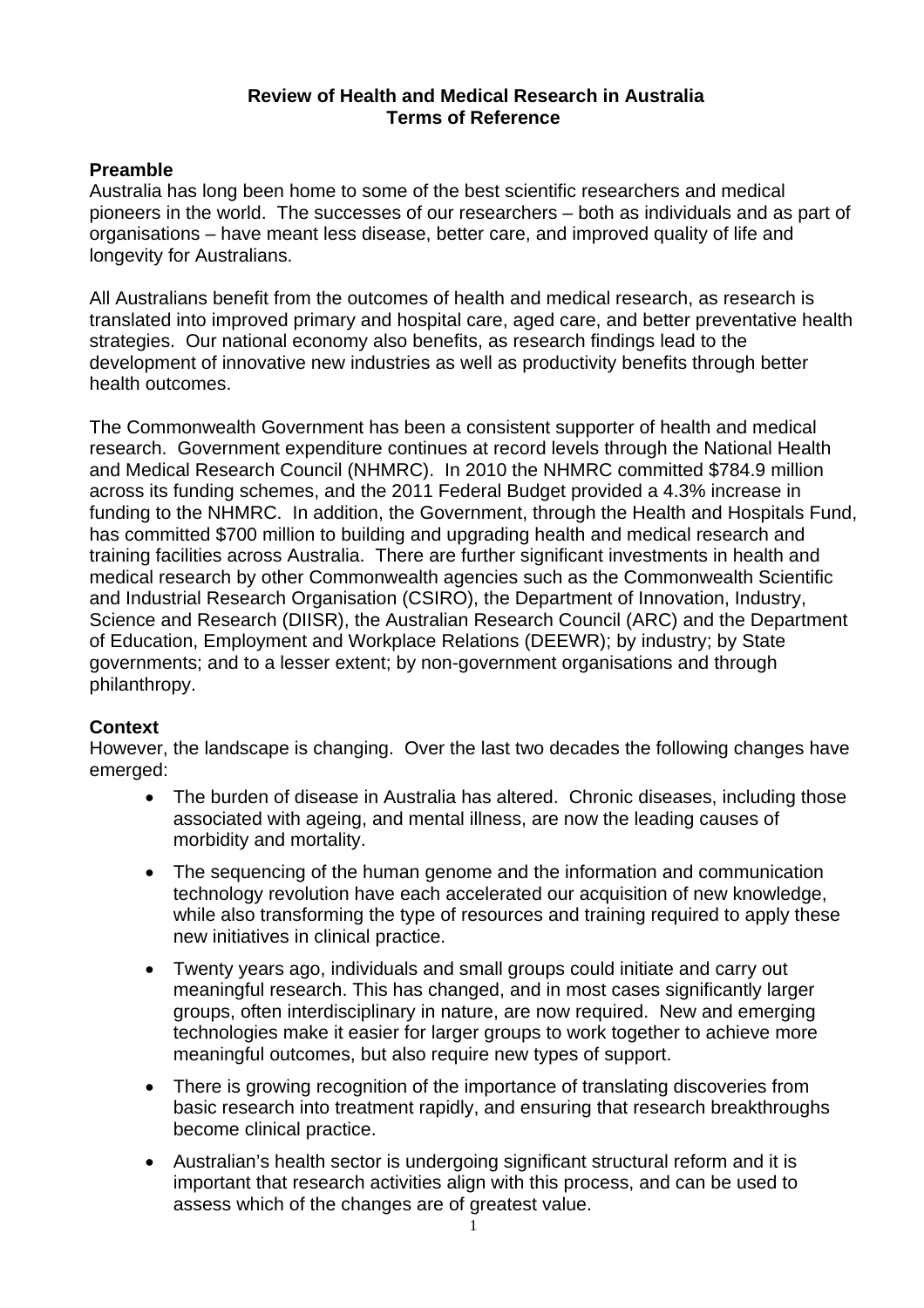Whereas Australia has been highly successful in research and development up to the proof of concept stage, there is broad agreement that significant opportunities exist to improve our success in turning these discoveries into outcomes, including commercial ventures, as noted in a number of recent studies (Grant Review 2004; Cutler Review 2008).

Given this, and the fact it has been more than a decade since the last strategic review of health and medical research (Wills 1998), it is timely for government as a major direct (NHMRC, CSIRO, hospitals, primary care) and indirect (taxation incentives, philanthropy) investor to consider how to optimise the future environment for health and medical research in this country in a fiscally sustainable manner.

Among other things, this requires a clear understanding of the current investment in this sector from both the government and the private sector, including industry, non-government organisations and philanthropy. There also needs to be a sharp focus on what the Government's investment is buying and how the Commonwealth Government can get greater buy-in and involvement from other sectors.

# **The Panel**

The Government has established an expert Panel of prominent individuals with experience in and understanding of: health and medical research; health service delivery to the community; business; and philanthropy, to conduct an independent review of health and medical research in Australia. Panel members have credibility among all the key stakeholder groups, relevant expert knowledge and extensive experience in advising governments.

The Panel will have access to expert advice, literature reviews and other information to inform its decision making process. It will be supported in utilising external technical assistance in key thematic areas through workshops and international best practice information. The Panel will be supported by an independent Secretariat.

### **Matters for Review**

The review will take into account broader Government policy, including the Government's fiscal strategy, and will focus on optimising Australia's capacity to produce world class health and medical research to 2020, including reference to the following matters:

- 1. The need for Australia to build and retain internationally competitive capacity across the research spectrum, from basic discovery research through clinical translation to public health and health services research.
- 2. Current expenditure on, and support for, health and medical research in Australia by governments at all levels, industry, non-government organisations and philanthropy; including relevant comparisons internationally.
- 3. Opportunities to improve coordination and leverage additional national and international support for Australian health and medical research through private sector support and philanthropy, and opportunities for more efficient use, administration and monitoring of investments and the health and economic returns; including relevant comparisons internationally.
- 4. The relationship between business and the research sector, including opportunities to improve Australia's capacity to capitalise on its investment in health and medical research through commercialisation and strategies for realising returns on Commonwealth investments in health and medical research where gains result from commercialisation.
- 5. Likely future developments in health and medical research, both in Australia and internationally.